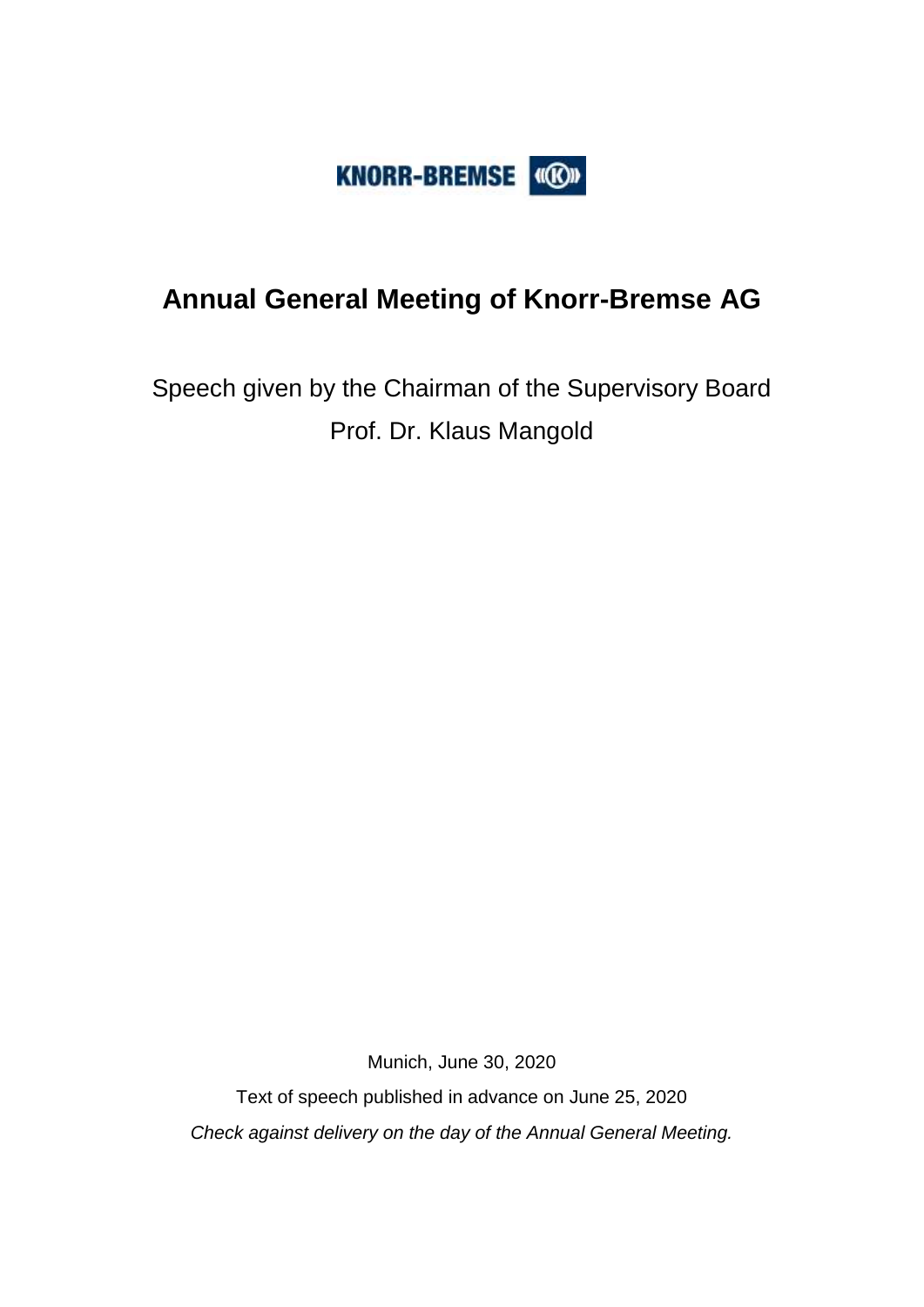## *Formal opening and greeting:*

Ladies and gentlemen and shareholders,

my name is Klaus Mangold. It's a great pleasure, as Chairman of the Supervisory Board, to open this year's Annual General Meeting of Knorr-Bremse AG. I'd like to welcome you, our shareholders and shareholder representatives, on behalf of the Supervisory Board and the Executive Board.

I'm delighted that you've found your way to us virtually via the AGM portal in these unusual times, thus showing that our company is important to you.

In particular, I'd like to welcome Heinz Hermann Thiele, who is personally present today and who I would like, at this point, to thank very much for his constantly constructive support for the work of the Supervisory Board. The past fiscal year also underlines our company's decades-long success story. Particularly due to you – but also due to our employees – we can be proud of this Group.

Mr. Eulitz, this is your first annual general meeting as CEO of Knorr-Bremse AG. Shortly after taking office last November, you were confronted with major and unforeseen challenges as a result of the global Covid-19 pandemic, and you've since led the Group safely and successfully through these challenges – together with your colleagues on the Executive Board.

Furthermore, I'd like to welcome the notary, Prof. Wicke from Munich, who's going to take the minutes for this meeting and will observe the meeting here from the podium for this purpose.

#### *Remarks on the virtual AGM:*

This year, our AGM is taking place under unusual conditions. Due to the ongoing Covid-19 pandemic, the Executive Board and the Supervisory Board decided to hold the AGM as a virtual meeting without the physical presence of shareholders or their representatives.

The health of our shareholders, their representatives, and our company's employees and board members is our top priority.

As usual, transparency and the completeness of answers to the questions you've asked are the measure of our actions. Incidentally, I very much hope that we'll be able to hold the AGM in 2021 in the usual format again – as a lively platform for discussions.

The Covid-19 pandemic is demanding a lot from us all, especially from our employees, our shareholders, competitors, and our customers and suppliers. The worst crisis to hit the global economy in decades will lead to a paradigm shift in many cases. Tried and tested methods need to be challenged, structures need to be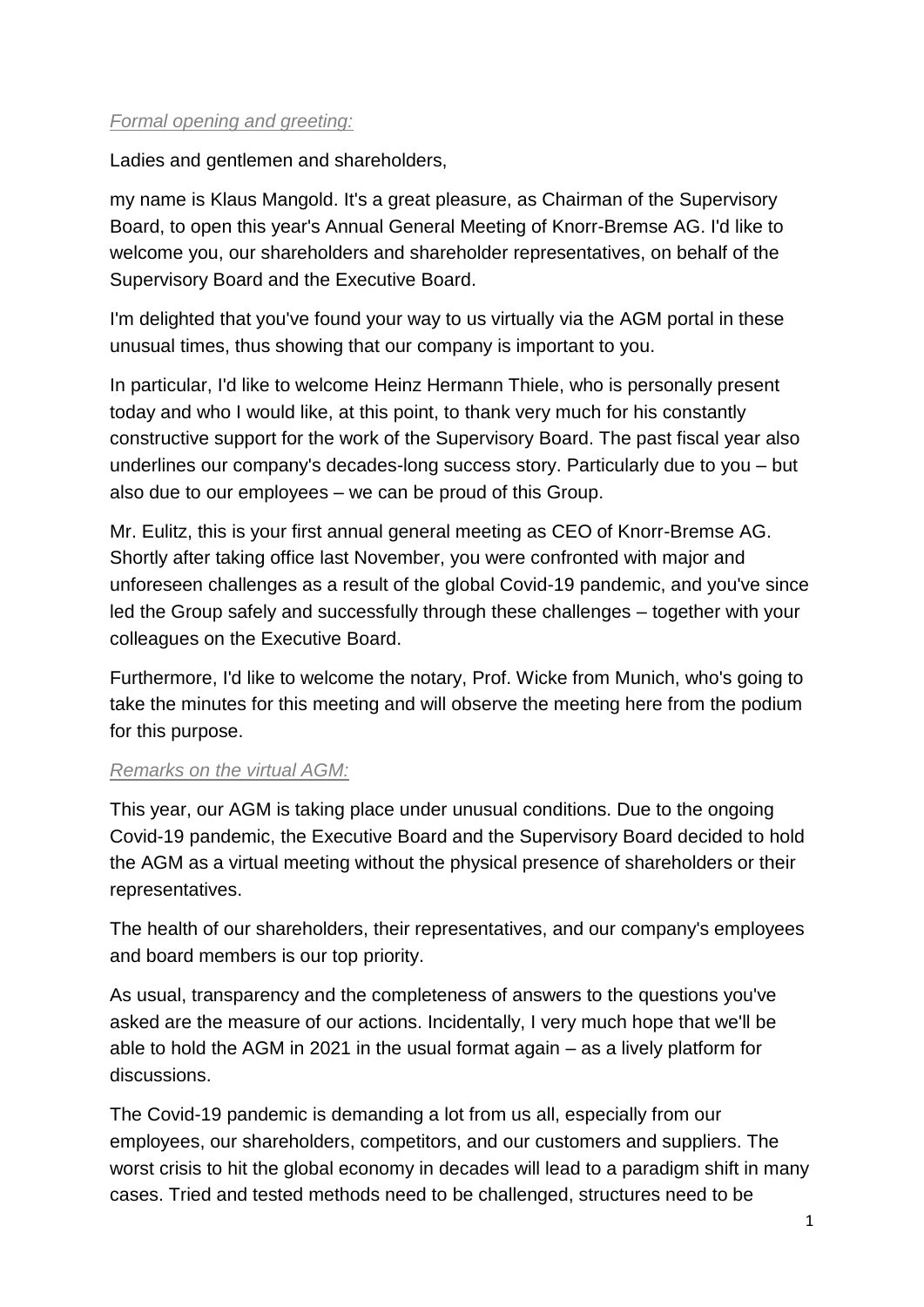adapted, and staff long for leadership and guidance. At Knorr-Bremse we have coped with the difficult situation relatively well so far – better than most of our competitors, in fact. However, the changes we are making in all areas of the company are necessary if we are to continue to outperform our competitors going forward.

## [*Remarks on the order of events in the virtual AGM and on formalities*]

## *Report on the Supervisory Board's work:*

Before I give the floor to Ms. Dahnke and then the Executive Board, I'd first like to report on the Supervisory Board's work in the past and the current fiscal year.

You can find the report of the Supervisory Board on pages 8 to 18 of the Annual Report. I want to concentrate on a few key points here and also comment on a number of current topics:

In the past year, the Supervisory Board met a total of nine times in order, together with the Executive Board, to discuss Knorr-Bremse's current business performance and strategic development. We recorded a consistently high rate of participation in the meetings. On average, the attendance was a good 98 percent and thus once again higher than the already high attendance of the previous year. In addition, the Supervisory Board made a decision in written procedures in three cases due to particular urgency.

The Executive Committee prepared the decisions of the Supervisory Board intensively in ten meetings. The Executive Committee's work also focused on the replacement of members of the Executive Board and the revision of the Executive Board remuneration system, which we're presenting to you today for approval.

I can report that our teamwork in the Supervisory Board is always extremely constructive and productive and that this also, and especially, applies to our colleagues on the employee side.

Ladies and gentlemen,

I'd like to start my report with the changes to the membership of the Supervisory Board that we're proposing to the AGM today. The reason for the early appointment of half of the new members on the shareholder side is primarily to guarantee the continuity of the Supervisory Board's work beyond 2021.

Dr. Wolfram Mörsdorf, Wolfgang Tölsner, and Georg Weiberg, who have each already belonged to the Supervisory Board since 2009 or 2013 will be leaving the board at the end of today's AGM. With their high level of professional expertise, they've made a considerable contribution to Knorr-Bremse's success and have also personally enriched the work of the Supervisory Board. On behalf of the Supervisory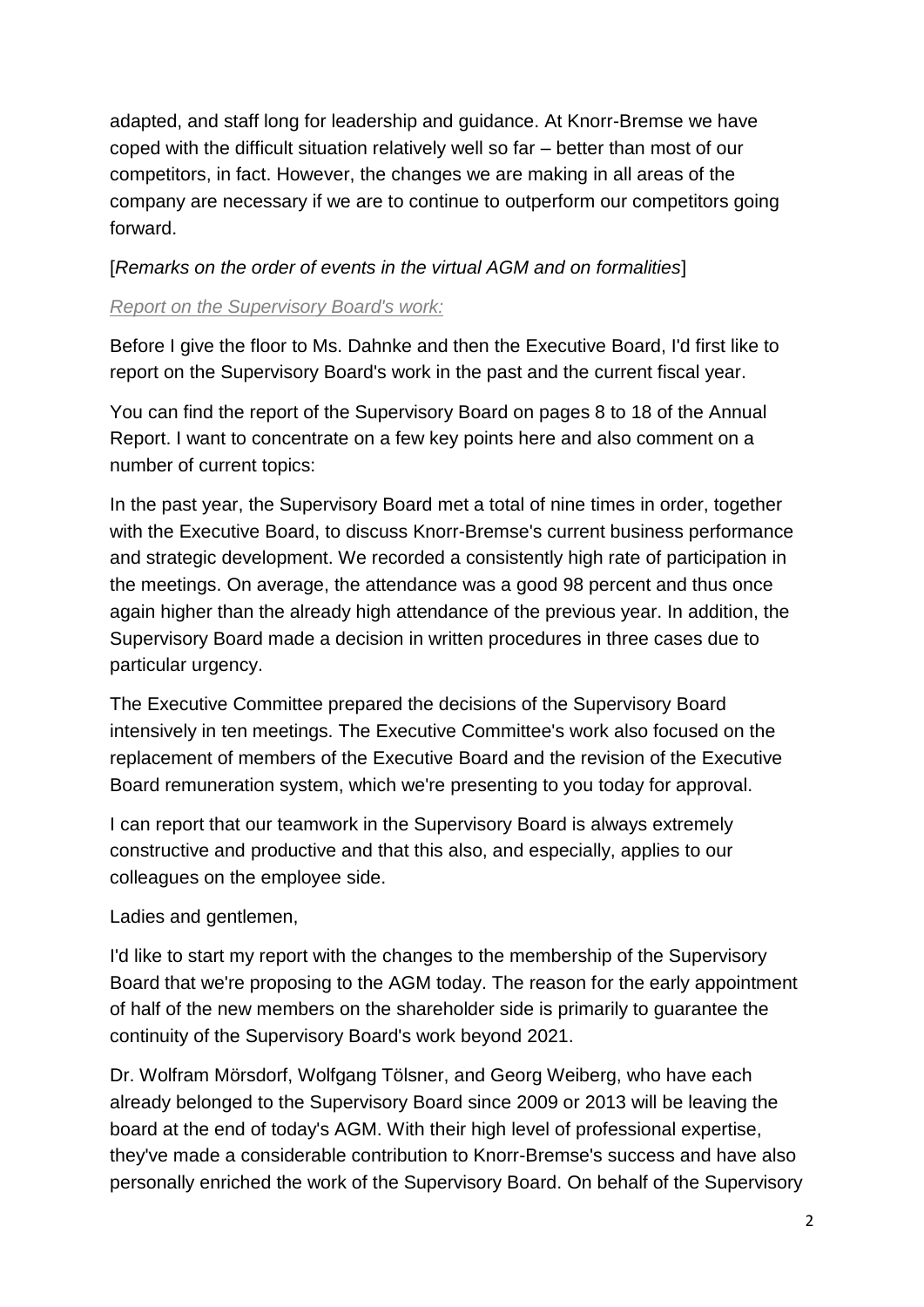Board, at this point I'd like to thank Dr. Mörsdorf, Mr. Weiberg, and Mr. Tölsner very much for their work. I'm delighted that they're going to be available to the Group and thus also to the Supervisory Board in an advisory capacity for another year.

To prepare for the appointment of new members, in several meetings since the start of the year the Nomination Committee has intensively discussed the search for and selection of suitable candidates, has held numerous interviews, and has made nominations to the Supervisory Board. The benchmark here was the Supervisory Board's expertise profile with the aim of finding replacement members of the Supervisory Board who have professional expertise and ensure diversity.

Based on this groundwork, the Supervisory Board proposes Heinz Hermann Thiele, Dr. Thomas Enders, and Dr. Theodor Weimer as candidates for election. I can report that in addition to Mr. Thiele, Dr. Enders and Dr. Weimer are also personally present here today. All three candidates have declared to me in advance that they will accept the office if elected.

I'm now going to briefly introduce the three candidates to you in detail:

- 1. The Supervisory Board is delighted, as am I personally, that Mr. Thiele has declared himself willing to return to the Supervisory Board in order to advise the Group with his far-reaching global market and product knowledge and his extensive experience. In his more than 50 years with the company, Mr. Thiele has successfully navigated the Group through a wide range of challenges and made it one of Germany's most successful family companies with international standing. Mr. Thiele's consultancy agreement with Knorr-Bremse AG will be ended early when he joins the Supervisory Board.
- 2. Dr. Weimer, a very experienced businessman in various roles, has been the CEO of Deutsche Börse AG since January 2018. From 2009 until the end of 2017, he headed HypoVereinsbank/UniCredit Bank AG in Germany. He will contribute his in-depth knowledge of international financial and capital markets to Knorr-Bremse AG's Supervisory Board.
- 3. Dr. Enders, a businessman with the highest level of industrial expertise and global experience, was the CEO of Airbus SE from 2012 until 2019. He's a member of the Board of Directors of Linde plc and a member of the Supervisory Board of Deutsche Lufthansa AG. He's also the president of the German Council on Foreign Relations, the DGAP. Mr. Enders has a high level of international expertise in the field of complex industries in a broad, global value chain.

I'm convinced that we've succeeded in obtaining extremely suitable and qualified candidates for the Supervisory Board in these three men. They'll not only contribute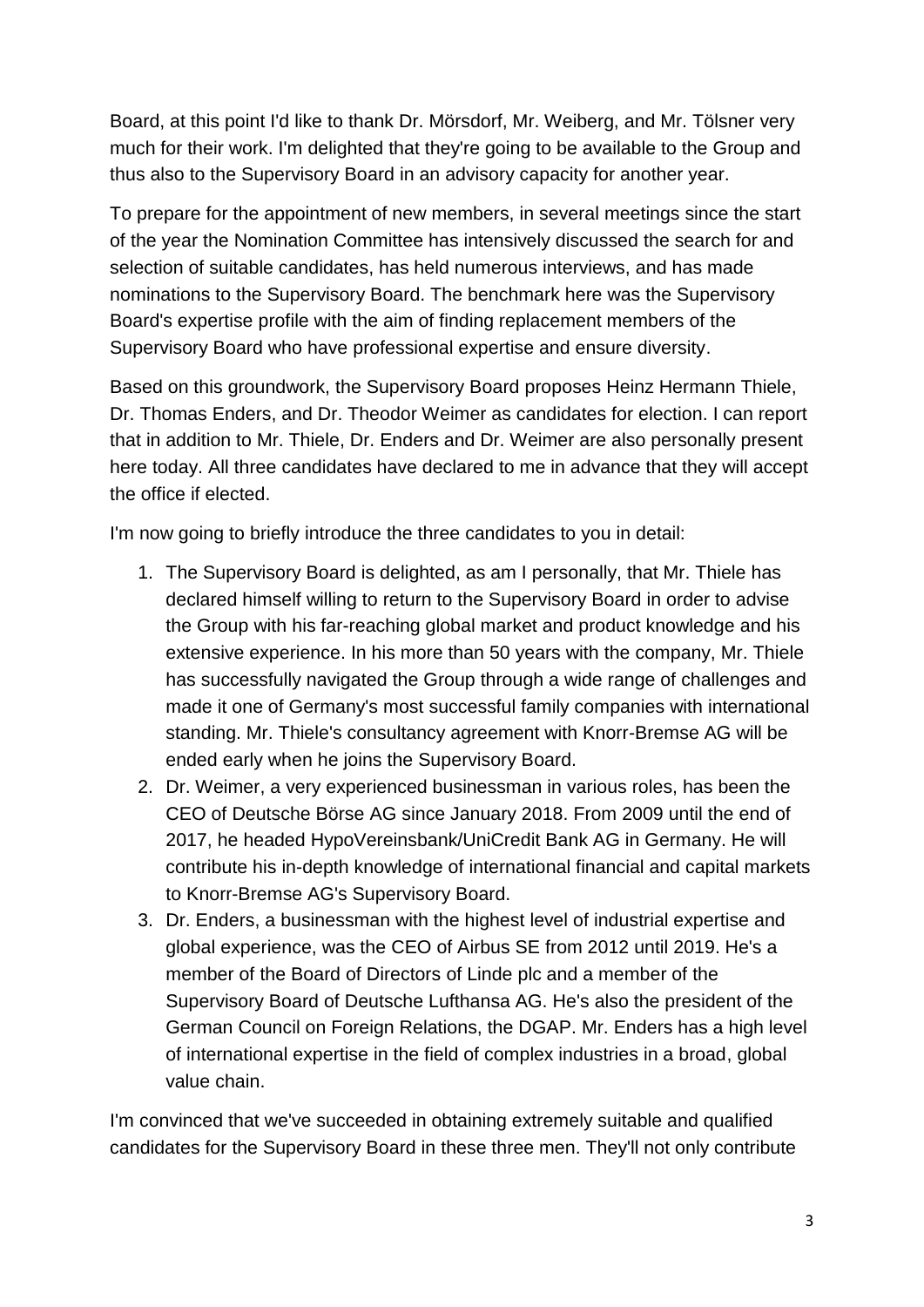by providing in-depth advice to Knorr-Bremse AG and the Executive Board in the current challenging environment, but also make use of the opportunities in front of us.

The Supervisory Board – based on the recommendation of the Nomination Committee – has therefore unanimously decided to propose these outstanding individuals for election to the Supervisory Board.

I ask you also to place your trust in them for the upcoming election to the Supervisory Board and their term in office.

Ladies and gentlemen,

we now come to a change in the Executive Board: the replacement of the CFO.

As you know, since Ralph Heuwing left at the end of April, Bernd Eulitz has, in addition to his role as CEO, also acted as the Group's interim CFO. From tomorrow onward, Frank Markus Weber, who is here today, will take on this office as a member of the Executive Board and the Group's new CFO.

Before I hand over to Mr. Weber for a personal introduction, I'd like to use the opportunity to thank Mr. Heuwing on behalf of the Supervisory Board for his great dedication. Mr. Heuwing has made important contributions to continuing the Group's dynamic growth strategy and financial strength. His achievements include, in particular, the successful IPO and the convincing positioning of Knorr-Bremse AG on the capital market.

The Supervisory Board has found an excellent successor in Mr. Weber. Mr. Weber worked until recently in prominent positions in the Daimler Group and shaped numerous business decisions there. As a result of his position as CFO of Mitsubishi Fuso Truck & Buses in Tokyo, Japan, and of Daimler Trucks Asia, he has profound knowledge in international controlling, M&A, and restructuring. The business area of trucks has had a major impact on him owing to his experiences in Asia. The Supervisory Board is convinced that Mr. Weber is an outstanding leader and will contribute to the future growth of the Knorr-Bremse Group with his excellent experience in strategy, capital market communication, controlling, and M&A.

I'm pleased to say that Mr. Weber is here today.

#### [*Personal introduction Mr. Weber*]

Let me continue with my report:

The Supervisory Board regularly considers the Knorr-Bremse Group's strategic direction. Mr. Eulitz, Dr. Wilder, and Dr. Laier will go into more detail on this in their reports. Our annual strategy meeting, which is held over the course of several days, is an integral part of the Supervisory Board's work. The most recent strategy meeting focused on both divisions' key innovation projects: for example, in the area of e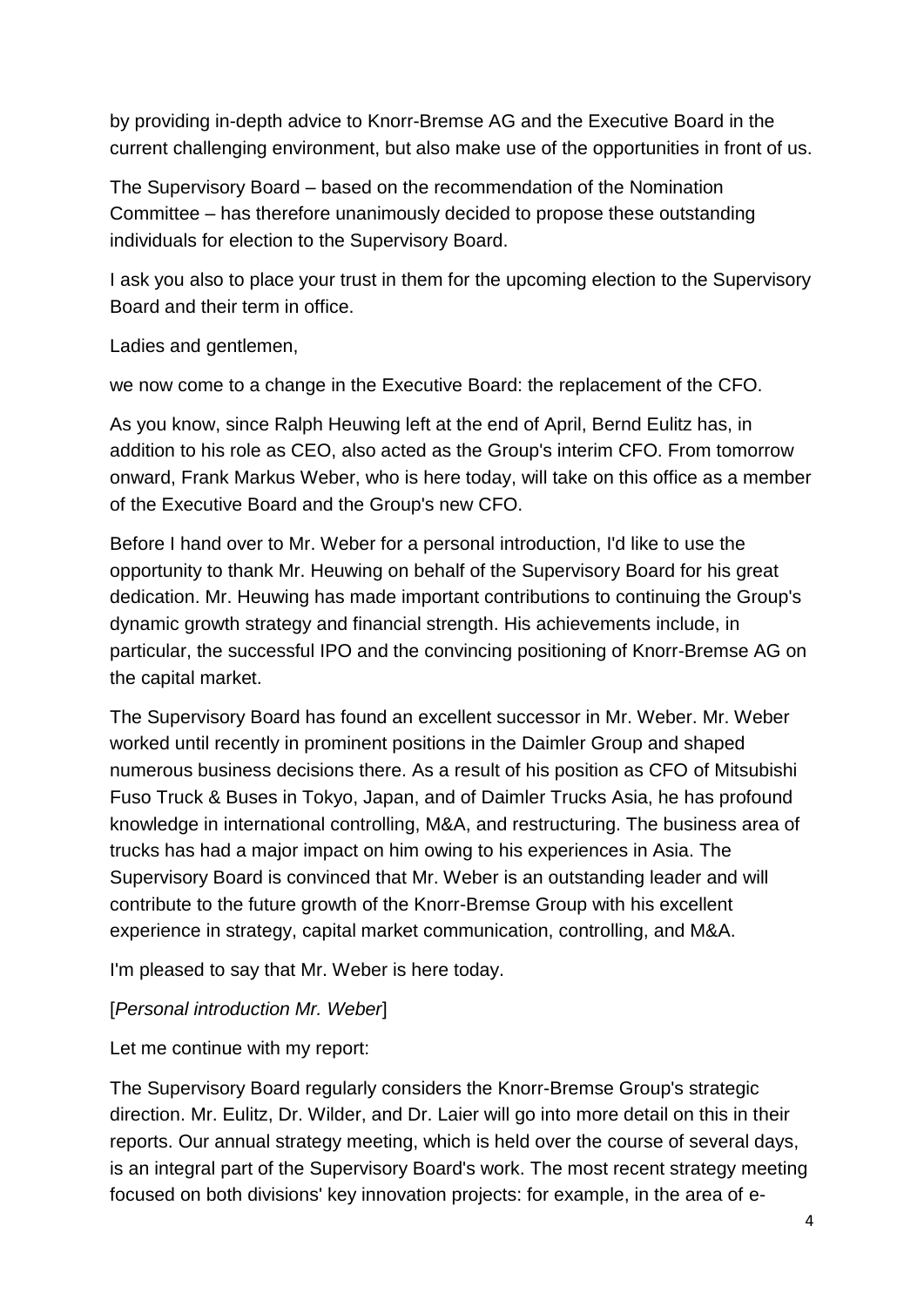mobility, the Knorr-Bremse Group's global innovation management, the overarching topic of digitalization, and the Knorr-Bremse Group's strategy to expand its market position in China, particularly in the high-speed train business. In addition, the Supervisory Board also considered the topics of staff development, management and teamwork, and – repeatedly – the Knorr-Bremse Group's sustainability strategy. We can also be proud that Knorr-Bremse has been a member of the new sustainability index on the DAX since March this year.

M&A transactions are a continual focus of the Supervisory Board's attention, and of the most recent M&A deals, I'd like to highlight in particular the acquisition of Sheppard, a leading steering manufacturer in the American market. For Knorr-Bremse, following the acquisition of Hitachi's commercial vehicle steering business, which was successfully completed in the first quarter of the last fiscal year, this acquisition is another important milestone toward becoming a global provider of integrated steering and braking systems for commercial vehicles.

Another subject of intensive and repeated attention from the Supervisory Board was the disposal of the loss-making Powertech segment. Knorr-Bremse used this sale to focus the rail division's business activities more consistently on its core competences as a key provider of systems, components, and services for the rail industry. The Supervisory Board also repeatedly considered the restructuring of the Wülfrath site. This restructuring included not only the discontinuation – in a socially acceptable manner – of the production of steering systems in Wülfrath, which wasn't profitable in the long term, but also the continuation of development and project management for commercial vehicle steering in a newly created engineering center with around 50 employees.

The Supervisory Board and the Audit Committee have also repeatedly focused on the sale and immediate leaseback of the northern part of the Munich site. The buyer and lessor is an affiliated company, of which Mr. Thiele is the majority shareholder. The transaction was therefore also a subject of the dependent company report audited by KPMG. Supported by an independent expert opinion and the auditor's assessment, the Supervisory Board came to the conclusion that, overall, this was an advantageous transaction for Knorr-Bremse at standard market conditions. The Supervisory Board therefore unanimously gave the transaction the necessary approval.

#### *Explanation of the new remuneration system:*

Ladies and gentlemen,

in today's AGM, we're going to present a completely redesigned Executive Board remuneration system to you for your approval. This system means Knorr-Bremse AG is one of the pioneers – one of the first companies to implement the new Code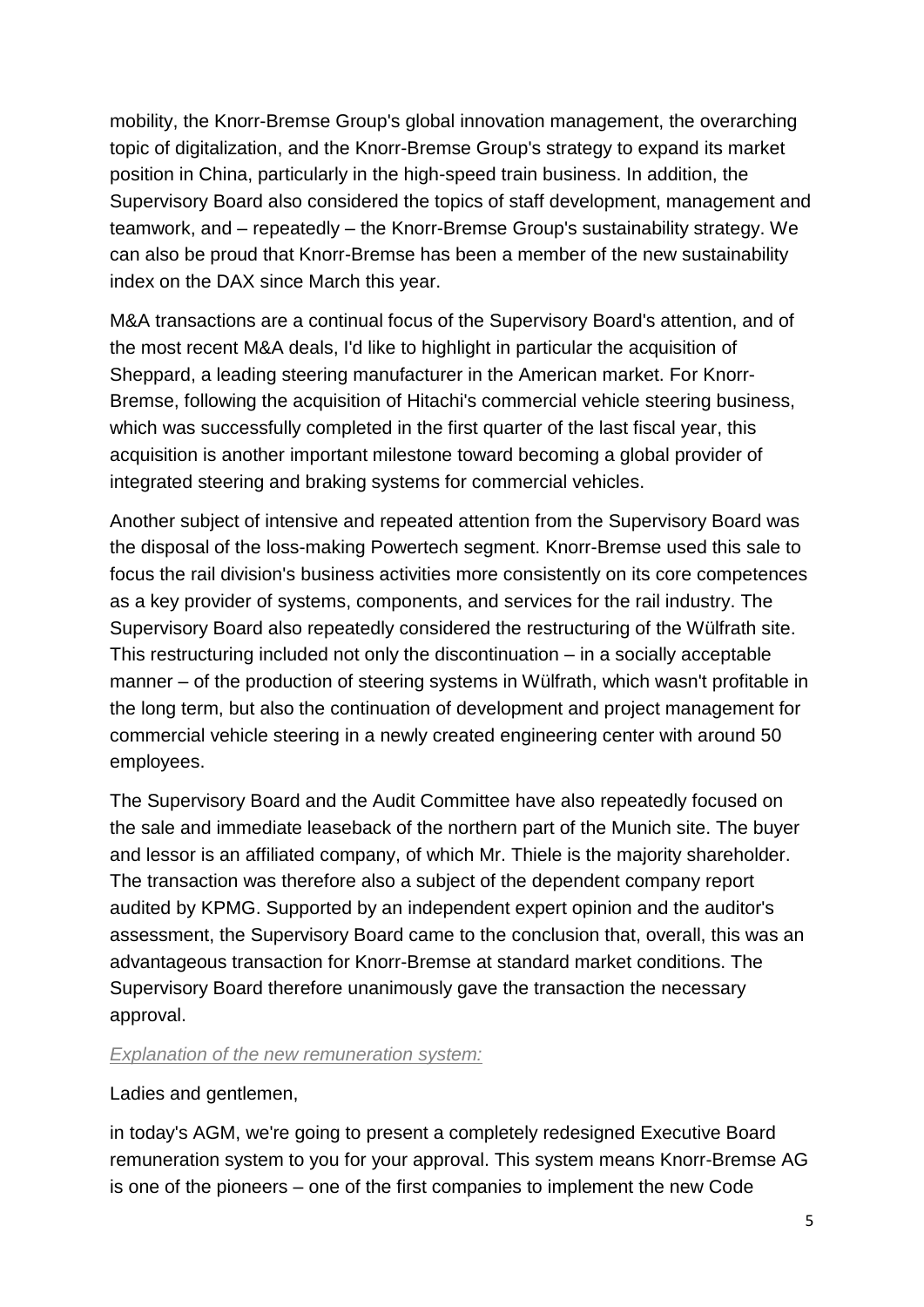recommendations early and present the new remuneration system to the AGM for approval this year in accordance with the new legal requirements of the German Act Implementing the Second Shareholders' Rights Directive. The Supervisory Board remuneration system set out in our Articles of Association is also on the agenda. The remuneration for the Supervisory Board consists of annual fixed remuneration, the amount of which depends on the role of the particular Supervisory Board member. Any service on the Executive Committee or the Audit Committee is additionally remunerated. The level of the remuneration remains unchanged. The details of both remuneration systems have been presented in detail in the invitation to the AGM. Please additionally refer to this information you have available to you.

The new remuneration system for the Executive Board is geared to promoting the implementation of Knorr-Bremse's corporate strategy even more. This particularly includes growing faster than the market and continuously achieving first-class margins. The remuneration system encourages corporate governance that creates added value for customers, employees, and shareholders.

The short-term variable remuneration, known as the short-term incentive, is awarded in the form of a target bonus. Its performance criteria are revenues, EBIT, and net working capital, which each have a weighting of 30 percent. In addition, quality accounts for 10 percent of the calculation. The Executive Board's individual and collective performance and the achievement of stakeholder targets is taken into account through a modifier. For this, the Supervisory Board defines non-financial performance criteria and their weighting in advance for each fiscal year.

The long-term variable remuneration, known as the long-term incentive or LTI, is awarded in the form of a performance share plan. The performance criteria for the LTI are earnings per share and relative total shareholder return, each of which represents 50 percent of the criteria. To calculate the relative total shareholder return, Knorr-Bremse AG's total shareholder return is compared with the total shareholder return of a peer group of selected companies from the rail, truck, and high-quality European industrial goods sectors.

The members of the Executive Board have agreed to acquire shares in Knorr-Bremse AG in the amount of a fixed gross annual salary over a 4-year period and hold them for the duration of their membership of the Executive Board.

You see, the new remuneration system for the Executive Board is completely geared to sustainably successful and responsible corporate governance. The system has been assessed by external experts and found to be appropriate and in line with the Code.

#### *The Supervisory Board's work in the current fiscal year:*

Let me finally turn to the Supervisory Board's work in the current fiscal year: